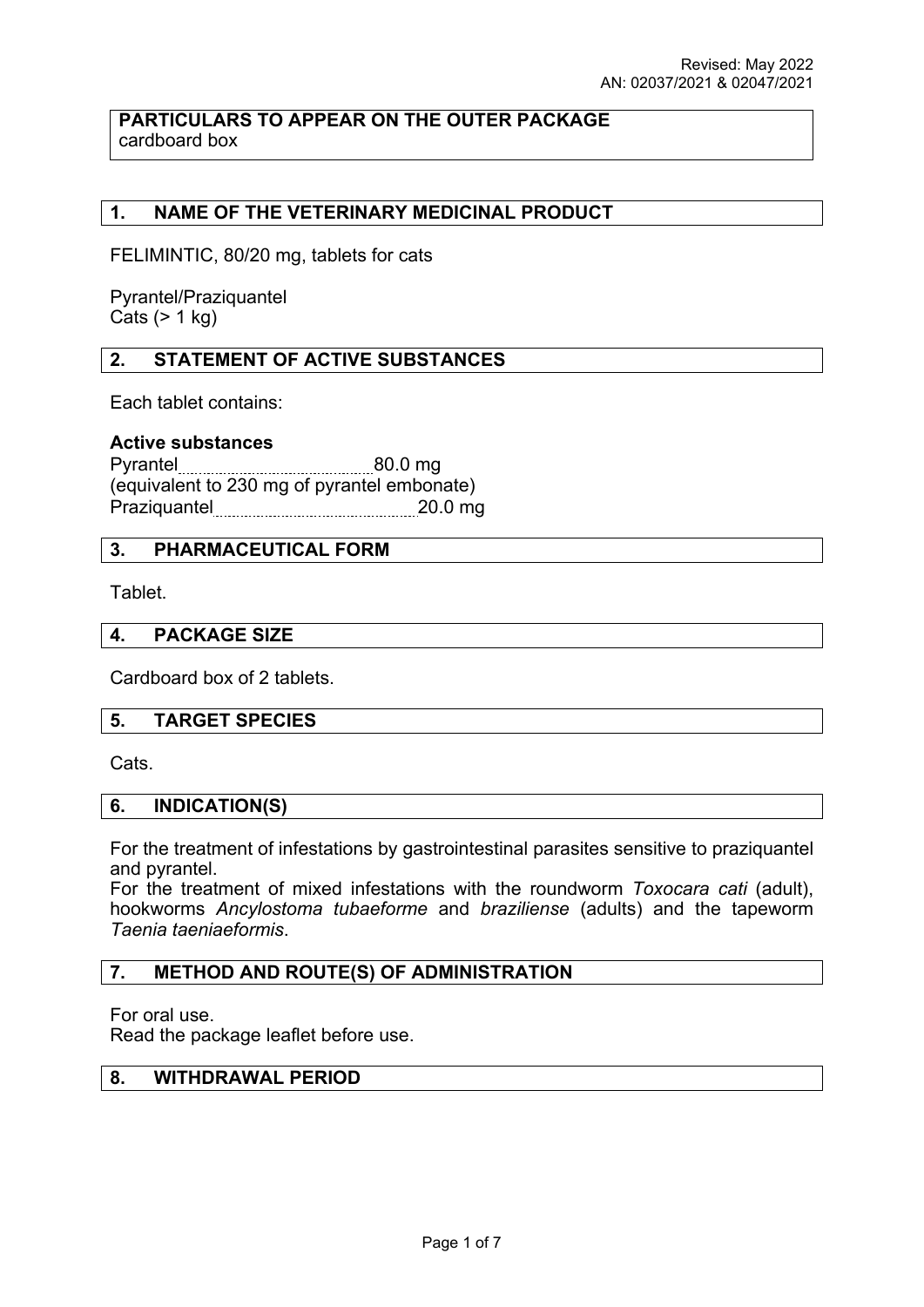## **9. SPECIAL WARNING(S), IF NECESSARY**

### **10. EXPIRY DATE**

<EXP {month/year}>

## **11. SPECIAL STORAGE CONDITIONS**

This medicinal product does not require any special temperature storage conditions. Do not keep the remaining portion of the divided tablets after opening.

### **12. SPECIAL PRECAUTIONS FOR THE DISPOSAL OF UNUSED PRODUCTS OR WASTE MATERIALS, IF ANY**

Disposal: read the package leaflet.

### **13. THE WORDS "FOR ANIMAL TREATMENT ONLY" AND CONDITIONS OR RESTRICTIONS REGARDING SUPPLY AND USE, IF APPLICABLE**

For animal treatment only.

## **14. THE WORDS "KEEP OUT OF THE SIGHT AND REACH OF CHILDREN"**

Keep out of the sight and reach of children.

### **15. NAME AND ADDRESS OF THE MARKETING AUTHORISATION HOLDER**

Domes Pharma SC 57 rue des Bardines 63370 Lempdes France

### **16. MARKETING AUTHORISATION NUMBER(S)**

Vm 35079/4006

### **17. MANUFACTURER'S BATCH NUMBER**

<Lot> {number}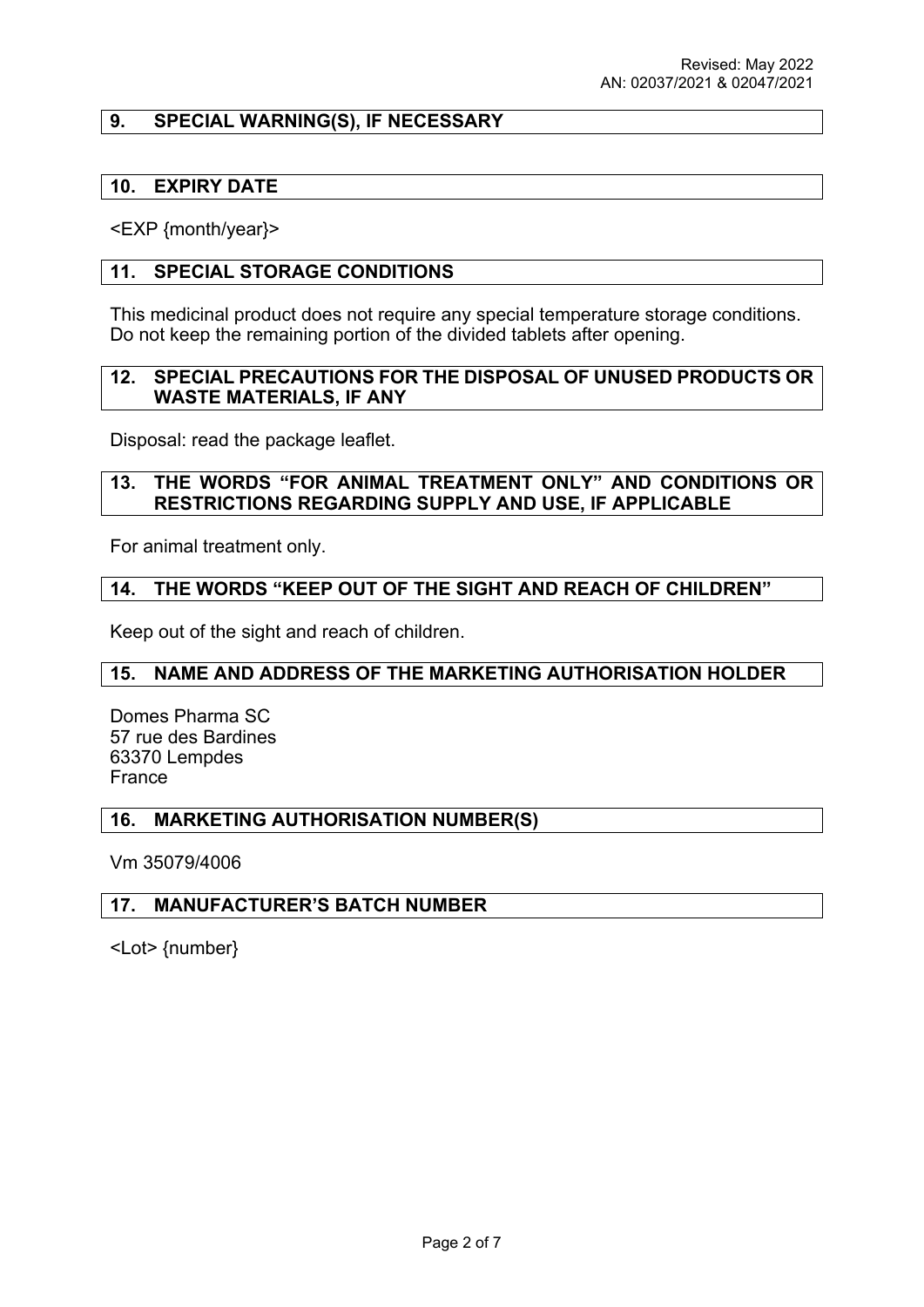# **MINIMUM PARTICULARS TO APPEAR ON BLISTERS OR STRIPS**

## **{PVC/aluminium thermosealed blister}**

### **1. NAME OF THE VETERINARY MEDICINAL PRODUCT**

FELIMINTIC, 80/20 mg, tablets for cats

Pyrantel 80.0 mg (as embonate salt) Praziquantel 20.0 mg

## **2. NAME OF THE MARKETING AUTHORISATION HOLDER**

DOMES PHARMA SC

### **3. EXPIRY DATE**

EXP {month/year}

### **4. BATCH NUMBER**

<Lot> {number}

# **5. THE WORDS "FOR ANIMAL TREATMENT ONLY"**

For animal treatment only.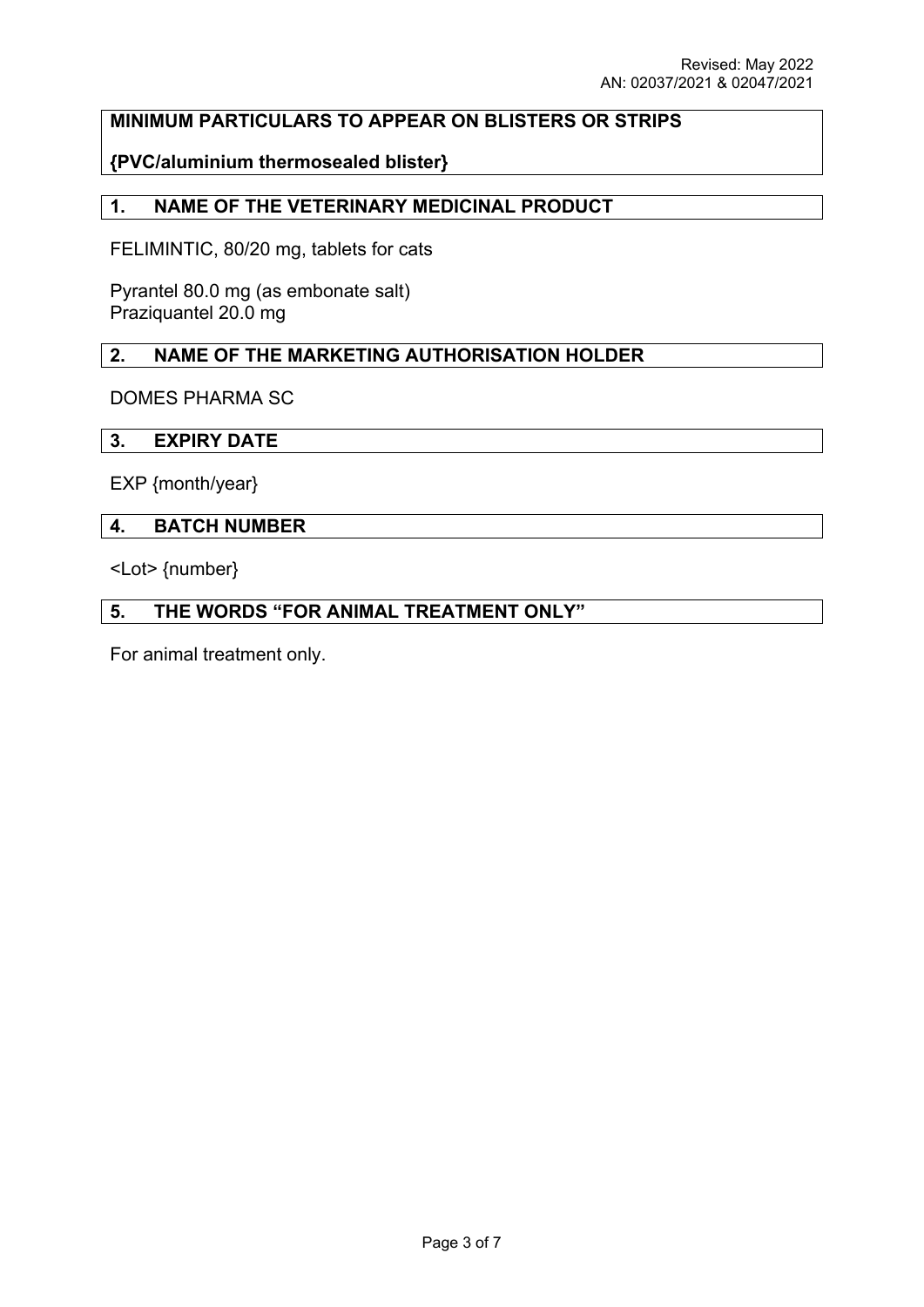#### **PACKAGE LEAFLET FOR:**

FELIMINTIC, 80/20 mg, tablets for cats

### **1. NAME AND ADDRESS OF THE MARKETING AUTHORISATION HOLDER AND OF THE MANUFACTURING AUTHORISATION HOLDER RESPONSIBLE FOR BATCH RELEASE, IF DIFFERENT**

Marketing authorisation holder: DOMES PHARMA SC 57 rue des Bardines 63370 LEMPDES FRANCE

Manufacturer responsible for batch release: EUROPHARTECH 34 rue Henri Matisse 63370 LEMPDES FRANCE

## **2. NAME OF THE VETERINARY MEDICINAL PRODUCT**

FELIMINTIC, 80/20 mg, tablets for cats Pyrantel embonate **Praziquantel** 

### **3. STATEMENT OF THE ACTIVE SUBSTANCE(S) AND OTHER INGREDIENT(S)**

Each tablet contains:

### **Active substances**

| Pyrantel                                     | 80.0 <sub>ma</sub> |
|----------------------------------------------|--------------------|
| (equivalent to. 230 mg of pyrantel embonate) |                    |
| Praziquantel                                 | 20.0 <sub>ma</sub> |

Yellow tablet with 1 scored line. The tablet can be divided in half.

### **4. INDICATION(S)**

Treatment of mixed infestations with the following roundworms and tapeworms:

- adult nematoda:
- *Toxocara cati*
- *Ancylostoma tubaeforme, Ancylostoma braziliense*
- cestoda:
- *Taenia taeniaeformis*

### **5. CONTRAINDICATIONS**

Do not use in known cases of hypersensitivity to active substances or to any of the excipients.

Do not use simultaneously with cholinergic compounds (e.g. piperazine).

Do not use in kittens less than 8 weeks of age or weighing less than 1 kg bodyweight.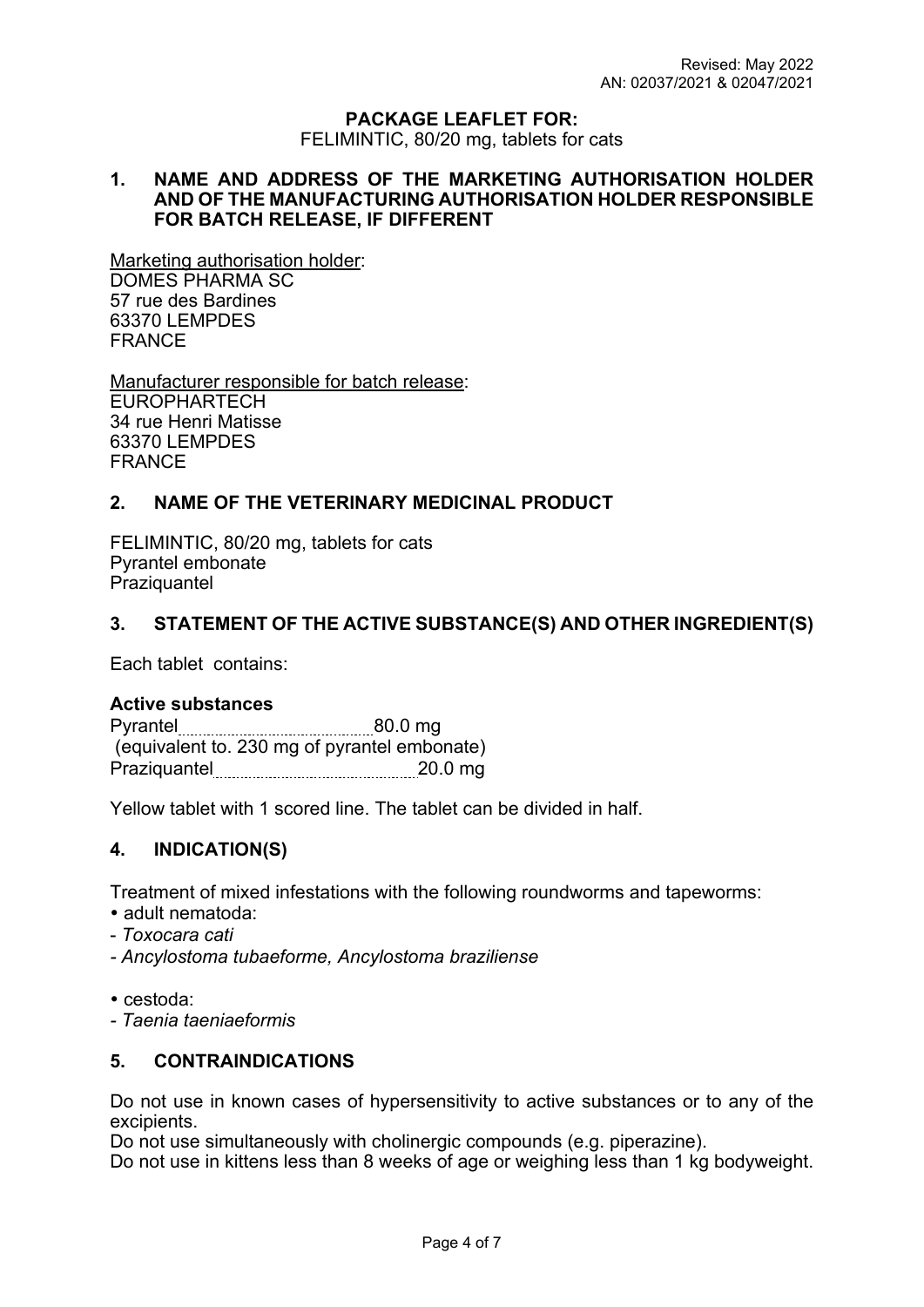# **6. ADVERSE REACTIONS**

Treated animals may present transient diarrhoea (very common) related to the elimination of parasites.

In very rare cases mild and other transient digestive tract disorders such as hypersalivation and/or vomiting may occur and mild and transient neurological disorders such as ataxia may occur in very rare cases.

The frequency of adverse reactions is defined using the following convention:

- very common (more than 1 in 10 animals treated displaying adverse reaction(s))
- common (more than 1 but less than 10 animals in 100 animals treated)
- uncommon (more than 1 but less than 10 animals in 1,000 animals treated)
- rare (more than 1 but less than 10 animals in 10,000 animals treated)
- very rare (less than 1 animal in 10,000 animals, including isolated reports).

If you notice any serious effects or other effects not mentioned in this package leaflet, please inform your veterinary surgeon.

## **7. TARGET SPECIES**

Cats.

## **8. DOSAGE FOR EACH SPECIES, ROUTE(S) AND METHOD OF ADMINISTRATION**

Oral use.

5 mg/kg praziquantel and 20 mg/kg pyrantel (57.5 mg as pyrantel embonate), corresponding to 1 tablet per 4 kg bodyweight, in a single administration.

To ensure administration of a correct dosage, body weight should be determined as accurately as possible.

Dosages are shown in the table below:

| Bodyweight (kg) | Number of tablets per<br>intake |
|-----------------|---------------------------------|
|                 |                                 |
| $1.0 - 2.0$ kg  |                                 |
| $2.1 - 4.0$ kg  |                                 |
| $4.1 - 6.0$ kg  | $+$ <sup>1</sup> / <sub>2</sub> |
| $6.1 - 8.0$ kg  |                                 |

The tablets should be given directly into the mouth or mixed with food. No dietary measures are necessary.

In *Toxocara cati* infestation, especially in kittens, complete elimination cannot be expected, and the risk of infection for humans can persist. Repeat treatments should be carried out with a suitable *Toxocara cati* product at 14 day intervals until 2-3 weeks after weaning.

# **9. ADVICE ON CORRECT ADMINISTRATION**

None.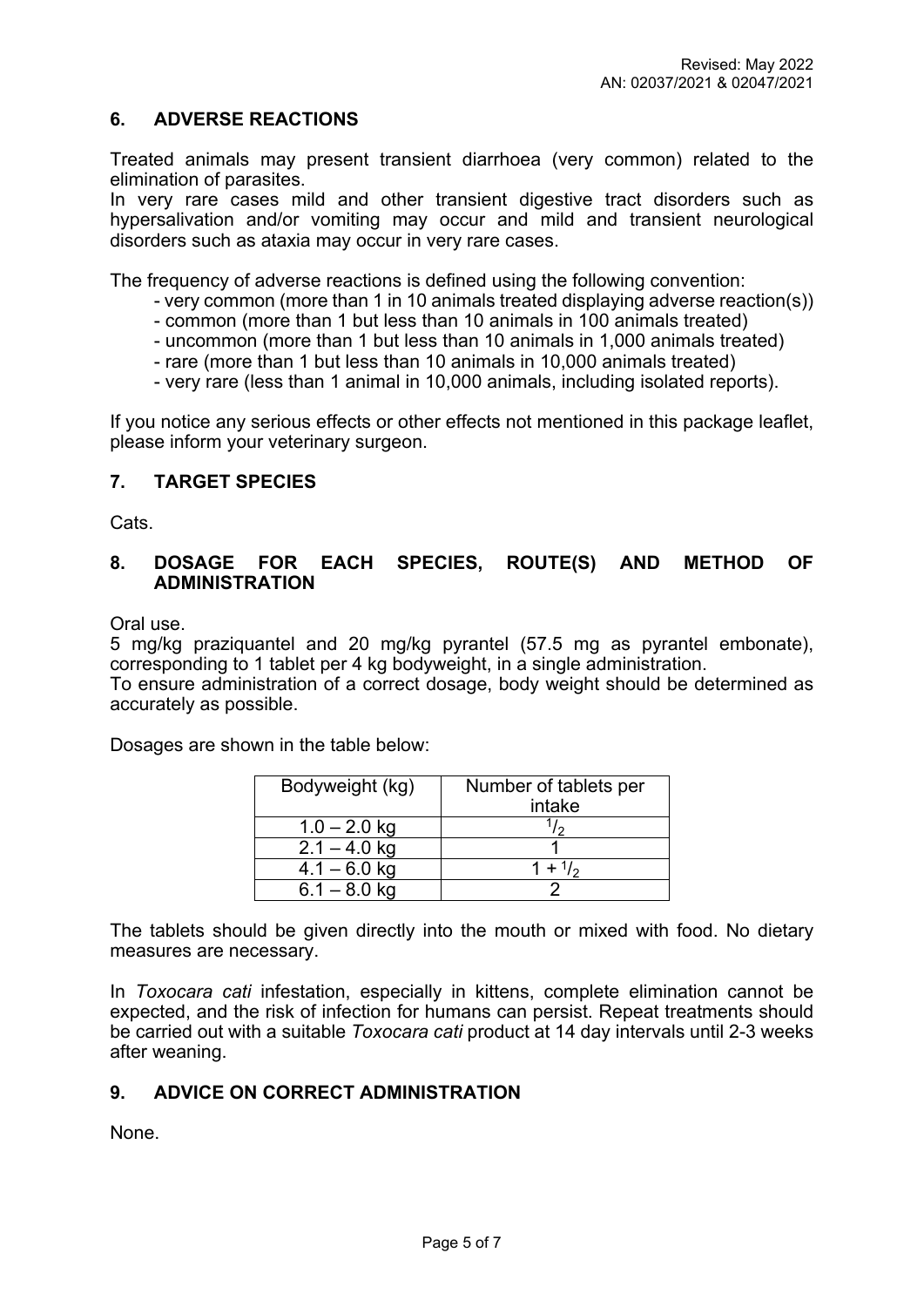## **10. WITHDRAWAL PERIOD**

Not applicable.

# **11. SPECIAL STORAGE PRECAUTIONS**

Keep out of the sight and reach of children.

This medicinal product does not require any special temperature storage conditions. Shelf life after opening the immediate packaging: Unused half tablets must be discarded.

Do not use this veterinary medicinal product after the expiry date which is stated on the carton after EXP. The expiry date refers to the last day of that month.

### **12. SPECIAL WARNING(S)**

Special warnings for each target species:

*Taenia taeniaeformis* infestation is certain to re-occur unless control of intermediate hosts such rodents is undertaken.

Care should be taken to avoid the following practices because they increase the risk of development of resistance and could ultimately result in ineffective therapy:

- Too frequent and repeated use of anthelmintics from the same class, over an extended period of time.

- Underdosing, this may be due to underestimation of body weight or misadministration of the product.

Unnecessary use of antiparasitics or use deviating from the instruction given in the SPC may increase selection pressure and lead to reduced activity.

The decision of use the product should be based on confirmation of the parasitic species and burden or the risk of infection based on its epidemiological features for each individual animal.

The possibility that other animals in the same household can be a source of reinfection with target parasites should be considered and these should be treated as necessary with an appropriate product. The use of the product should take into account local information about susceptibility of the target parasites where available.

Tapeworm infestation occurs in cats at the earliest in the third week of life.

#### Special precautions for use in animals:

The tablets are flavoured. In order to avoid any accidental ingestion, store tablets out of reach of the animals.

### Special precautions to be taken by the person administering the veterinary medicinal product to animals:

Wash hands after use of the product.

In case of accidental ingestion, seek medical advice immediately and show the package leaflet or the label to the physician.

Discard any unused parts of tablets.

## Use during pregnancy, lactation or lay:

Praziquantel and pyrantel do not show effects on reproductive parameters in cats. No embryotoxic, foetotoxic or teratogenic effects have been found in laboratory animals (rat, mouse) for pyrantel and praziquantel and in cats for praziquantel.